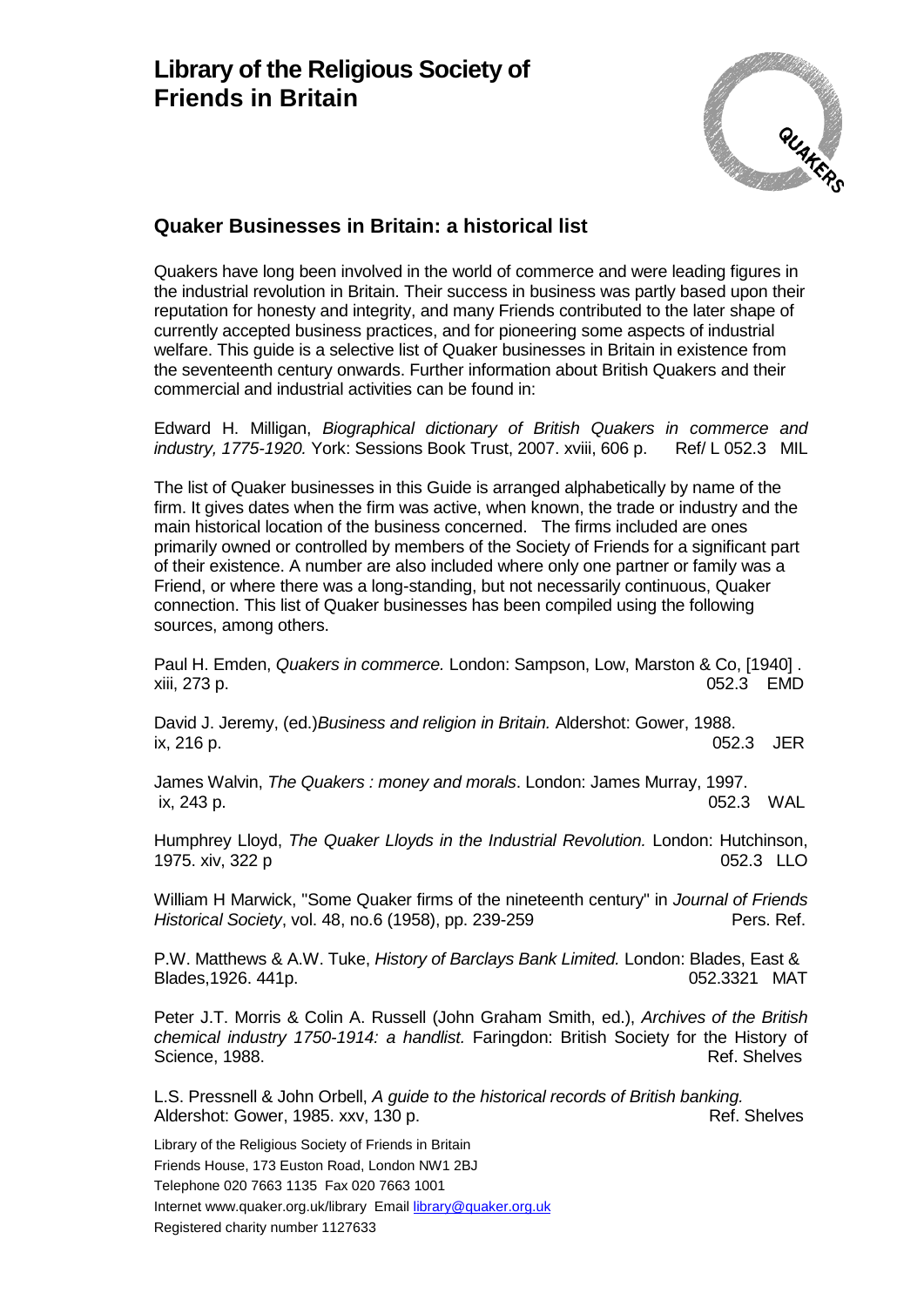*Quakerism and industry [reports of three conferences of Quaker employers held in 1928, 1938, 1948]* London: Friends Books Centre, 1928-1948.

Arthur Raistrick, *Quakers in science and industry.* London, Bannisdale Press, 1950. 361p. 052.3 RAI

M Rowlinson, "Quaker employers", in *Historical studies in industrial relations*, no 6, Autumn 1998. Box L 135/9

R.S. Sayers, *Lloyds Bank in the history of English banking.* Oxford: Clarendon Press, 1957. xii, 381 p.,052.3321 LLO

### **LIST OF QUAKER COMPANIES**

**ADAMSEZ** (fl 1948)/ SANITARY PORCELAIN MANUFACTURING/Newcastle upon Tyne

**ALBION TUBE Co.** 

**ALBRIGHT & WILSON Ltd** (est 1854 by Arthur Albright, from 1856 Albright & Wilson)/ CHEMICAL MANUFACTURING (esp phosphorus)/ Birmingham (Warw) and Oldbury (Worcs)/public company 1948, taken over by Tenneco Inc., 1978

**ALEXANDERS & Co**/ BANKING (est 1744, from 1878 Gurneys, Alexanders & Co, then Gurneys, Alexanders, Birkbeck, Barclay, Buxton & Kerrison (Ipswich)/ Ipswich (Suff)/ after 1896 Barclay & Co; now *BARCLAYS BANK plc*

**ALEXANDERS DISCOUNT Co**/ DISCOUNT HOUSE/ London

**ALLEN**/ BREWING/ Wapping (London)

**ALLEN & HANBURYS**/ PHARMACEUTICALS/ est 1715 as Silvanus Bevan, after 1765 Timothy Bevan & sons, after 1797 Allen & Howard, after 1806 William Allen, after 1824 Allen, Hanburys & Barry, after 1856 Allen & Hanburys/ City of London (1715), Stratford, (Essex, 1805), Bethnal Green (London, 1874) and Ware (Herts, 1896); overseas branches from 1860/ wholly owned subsidiary of Glaxo, 1958; of GLAXO WELLCOME, 1995 qv

**ALLIANCE ASSURANCE**/ INSURANCE/

**ARESKINE, Thomas**/ BREWING/ Edinburgh, Scotland

**ARMFIELD, Joseph J. & Co** (fl 1928-1938)/ ENGINEERING/ Ringwood (Hants)

**ARMITAGE**/ PET FOOD & PRODUCTS MANUFACTURING/ Nottingham (Notts)

**ASHBY, Thomas & Co**/ BANKING (est 1796)/ Staines, after 1904 Barclay & Co; now *BARCLAYS BANK plc*

**ASHBY**/ BREWING/ Kingston-on-Thames (Surrey)

**ASHWORTH, E. & Sons**/ COTTON SPINNING/ Bolton (Lancs)

**ASHWORTH, Henry & Sons**/ COTTON SPINNING/ Bolton (Lancs)

**ASSOCIATED BISCUIT MANUFACTURING Ltd**/ HOLDING COMPANY for Huntley & Palmers and Peek Frean (1939)/

**AVALON LEATHERBOARD Co Ltd** (1878- )/ PAPERMAKING/ Street (Som)

**BACKHOUSE, Jonathan & Co**/ BANKING (est 1774, as James & Jonathan Backhouse & Co, 1798 as above)/ Darlington (Durh), after 1896 Barclay & Co; now *BARCLAYS BANK plc*

**BAKER, Joseph & Sons Ltd**/ FOOD MACHINERY MANUFACTURING/ London **BAKER PERKINS/**FOOD MACHINERY/Peterborough

**BARBER, Christopher & Sons**/ ACCOUNTANCY/ Sheffield (Yks, WR)

**BARCLAY & FRY Ltd**/ PRINTING/ London

**BARCLAY & PERKINS**/ BREWING/ London

**BARCLAYS BANK plc**/ BANKING (est 1896 as Barclay & Co) London/ see also: ALEXANDERS & Co;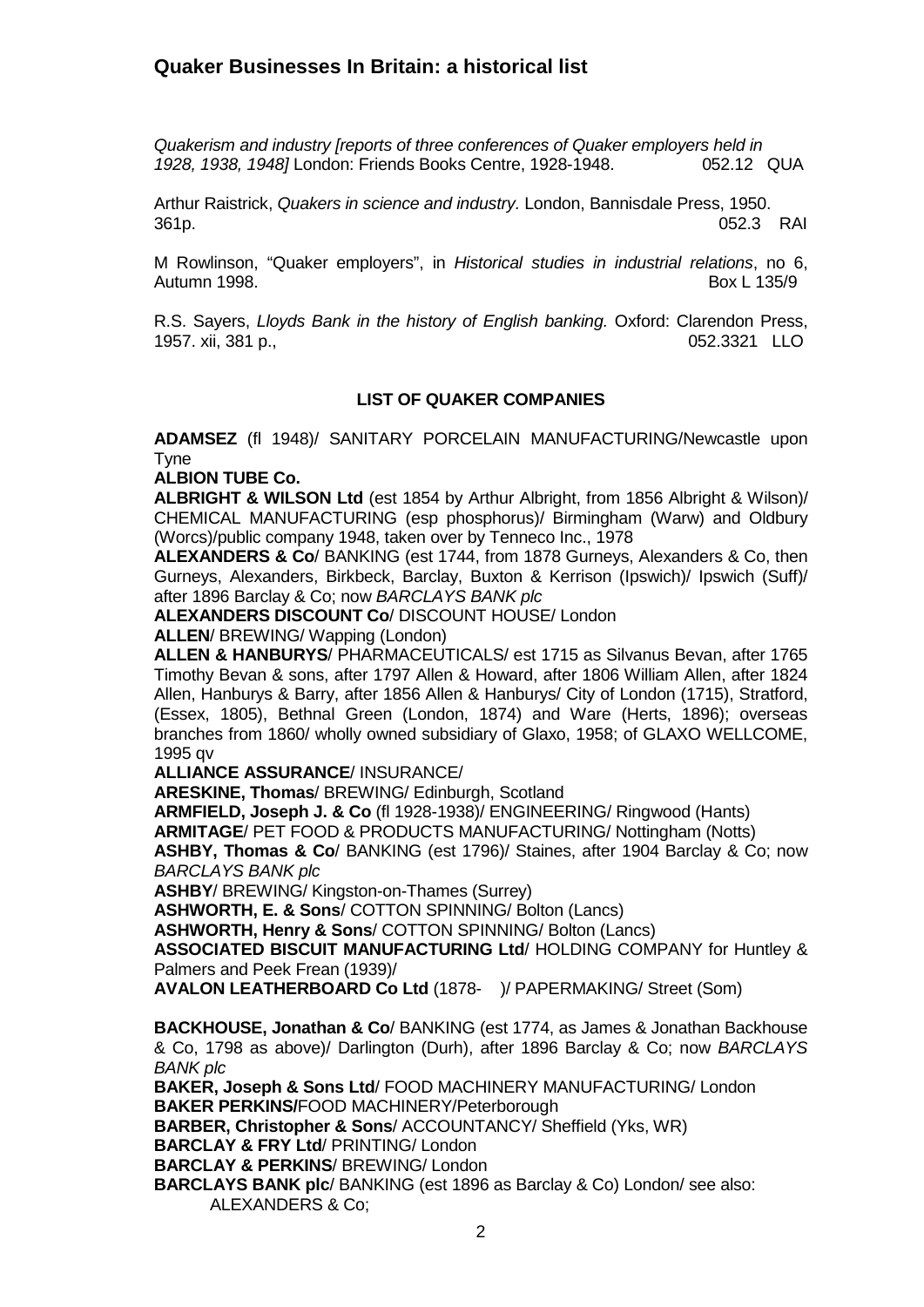Thomas ASHBY & Co; Jonathan BACKHOUSE & Co; BARCLAYS, BEVAN, TRITTON & Co; BASSETT, Son & HARRIS; GIBSON, TUKE & GIBSON; GILLETT & Co; GURNEYS, BIRKBECK, BARCLAY & BUXTON; GURNEYS, BIRKBECK, BARCLAY, BUXTON & CRESSWELL; GURNEYS, BIRKBECK, BARCLAY, BUXTON & ORDE; GURNEYS, ROUND, GREEN & Co; J. & J.W. PEASE; SHARPLES, TUKE, LUCAS & SEEBOHM; WAKEFIELD, CREWDSON & Co.

**BARCLAYS, BEVAN, TRITTON & Co**/ BANKING (est 1694: by 1797 Barclay, Tritton & Bevan; by 1810 Barclay, Tritton, Bevan & Co; by 1834 Barclay, Bevan, Tritton & Co; 1865 Barclay, Bevan, Tritton, Twells & Co; by 1880 Barclay, Bevan, Tritton & Co; 1888 Barclay, Bevan, Tritton, Ransom, Bouverie & Co)/ London; after 1896 Barclay & Co; now *BARCLAYS BANK plc*

**BARNETTS, HOARE, HANBURY & LLOYD**/ BANKING (est 1664 as Bland, Barnett & Co; by 1762 Bland, Barnett & Bland; by 1765 Bland & Barnett; by 1772 Bland, Barnett & Hoare; by 1800 Hoare, Mill & Barnett; by 1807 Hoare, Barnett, Hoare & Co; by 1826 Barnett, Hoare & Co; 1864 as above/ London, after 1884 Lloyds, Barnetts & Bosanquets Bank Ltd; now *LLOYDS BANK plc*

**BARRINGER, WALLIS & MANNERS Ltd**/ TIN PRINTING/ Mansfield (Notts) **BARROWS STORES Ltd** (fl 1928-1948)/ GROCERY/ Birmingham (Warw)

**BASSETT, Son & HARRIS**/ BANKING (est 1812 as Bassett & Grant, by 1854)/ Leighton Buzzard (Beds), after 1896 Barclay & Co; now *BARCLAYS BANK plc*

**BEAKBANE**/ LEATHER MANUFACTURING/ Lancaster (Lancs)

**BELLOWS, John Ltd** (est 1858; fl 1938)/ PRINTING/ Gloucester (Glos)

**BESSBROOK SPINNING Co, Ltd**/TEXTILES/ Bessbrook (Armagh), Ireland **BEWLEYS**/TEA AND COFFEE/Dublin, Ireland

**BISHOP, William** (fl 1928)/ BUILDING/ Birmingham (Warw)

**BLOOMS NURSERIES** (est 1946?)/ NURSERY GARDENING/ Bressingham (Norf) **BOWLEYS**/ BREWING/ Cirencester

**BRAITHWAITE, Isaac & Son** (est by 1780 as George Braithwaite)/ DRYSALTING, DYEING AND ROPEMAKING/ Kendal (Westm)

**BRAITHWAITE, Morland, Ltd** (fl 1948)/ PHOTOGRAPHY/ Birmingham (Warw) **BRAYSHAW FURNACES & TOOLS Ltd** (fl 1928-1948)/Disley (1928); Stockport (1938,1948)

**BREWER, C. & Son Ltd** (fl 1938)/DECORATING MATERIALS/ Lewes (Sussex) **BRITISH ROLLING MILLS Ltd** (fl 1938-1948)/ STEEL WORKS / Birmingham (Warw) (1938); Tipton (1948)

**BRITISH STEEL CORPORATION** *see* CONSETT IRON Co

**BROADHEAD, J. & Sons**/ BRUSH MANUFACTURING/ Leeds (Yks, WR)

**BRYANT & MAY Ltd**/ MATCH MANUFACTURING/ London

**BURTT & Sons** (fl 1938-1948)/COAL MERCHANTS; BEE KEEPING SUPPLIES/ Gloucester (Glos)

**BURTT Bros**/ PRINTING/ Kingston-upon-Hull (Yks, ER)

**CADBURYS plc**/CHOCOLATE MANUFACTURING/Birmingham **CAPPER, Samuel**/ SOAPMAKING/ Bristol **CARR & Co Ltd** (est 1831)/ BISCUIT MAKING/ [controlling Peek Frean & Co (1939)]/ **Carlisle CARTER & Co Ltd** (fl 1928)/ POTTERY/ Poole

**CASH J. & J. Ltd**/ SILK RIBBON MAKING/ Coventry **CHEALS**/ NURSERY GARDENING/Crawley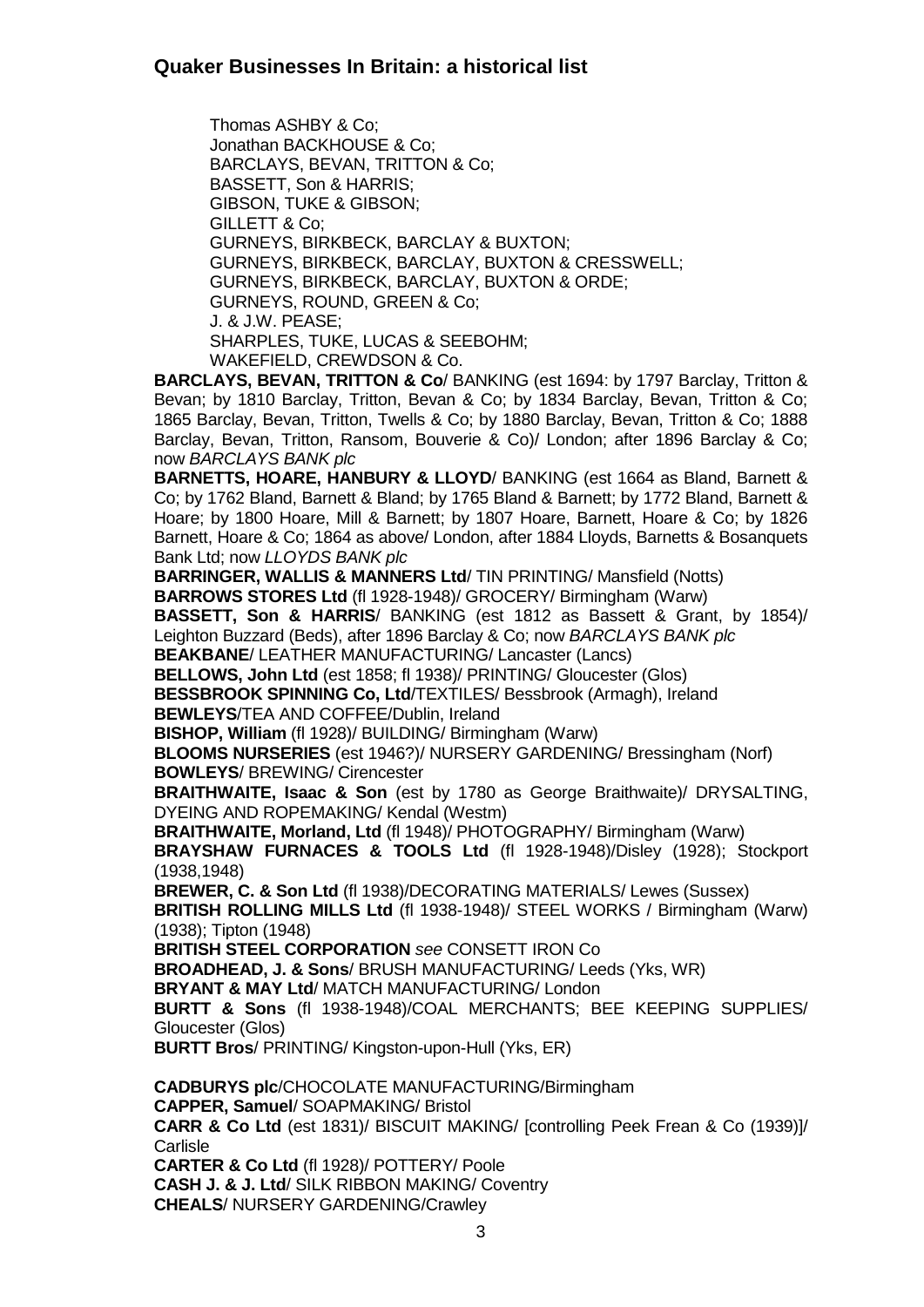**CHRISTY & NORRIS Ltd** (fl 1928-1948) / ENGINEERING/ Chelmsford **CHRISTY Bros & Co Ltd** (fl 1928)/ CONTRACTING/ Chelmsford **CLARK C. & J. Ltd**/ SHOEMAKING/ Street (Som)

**CLARK Son & MORLAND Ltd** (fl 1928-1948)/ SHEEPSKINS/Glastonbury Som) **COALBROOKDALE Co Ltd**/ IRONFOUNDRY/ Shropshire

**CONSETT IRON Co** (est 1840 as Derwent Iron Co, re-est 1858 as Derwent & Consett Iron Co, and registered 1860 as Consett Iron Co/ IRON, STEEL AND COKING BY-PRODUCTS/ Consett (Durh) and Spain (mines)/coal mines taken over by National Coal Board 1947 and firm became part of British Steel Corporation 1967

**CORBYN & STACEY**/ PHARMACEUTICAL MANUFACTURING/ London **CROSFIELD, JOSEPH & Sons Ltd**/ CHEMICAL MANUFACTURING/ Warrington/acquired 1911 by Brunner, Mond & Co, and 1919 by Lever Brothers Ltd **CROWLEYS**/ IRONFOUNDRY/ Stourbridge etc **CROWLEYS**/ BREWING/ Alton (Hants) and Croydon (Surrey)

**DAILY NEWS Ltd** (fl 1928-1948)/ NEWSPAPER PUBLISHING/ London

**DARBY & Co** (est 1810, after 1836 Shropshire Banking Co)/ BANKING/ Coalbrookdale, after 1874 Lloyds Bank; now *LLOYDS BANK plc* **DARBYS**/ IRONFOUNDRY/ Coalbrookdale (Sal)

**DARLINGTON SIMPSON ROLLING MILLS** [Charles I'Anson, Theodore Fry & John Pease/ STEEL MAKING/ Darlington

**DEACON, John** (fl 1938-1948)/ / Leicester (Leics)

**DONCASTER, Daniel & Sons**/ STEEL MAKING/ Sheffield (Yks, WR) **DOREY & LAWSON Ltd** (fl 1928-1948)/ VINERIES/ Elburton (Devon) **DUNN & Co. (?1888- ):** see DQB XC: DUNN George Arthur (-1939)

**EBOR PRESS** *see* William **SESSIONS** Ltd **ENGLISH SEWING COTTON Co Ltd**/ COTTON SPINNING/Mayfield, Derbyshire

**FIELDEN Bros**/ COTTON MANUFACTURING/ Todmorden (Lancs) **FORD, AYRTON & Co Ltd** (1870-1970)/ SILK SPINNING/ Leeds & Low Bentham **FOSTER & BRAITHWAITE**/ STOCKBROKING/ London **FOWLER, John & Co Ltd**/ ENGINEERING/ Leeds **FOX & OFFORD Ltd** (fl 1928-1948)/ ELECTRICAL/ Birmingham (Warw)

**FOX Brothers & Co** (est 1772)/ WOOLLEN MANUFACTURING/ Wellington (Som) **FOX Bros, FOWLER & Co**/ BANKING (est 1787 as Fox & Co, 1879 as above)/ Wellington (Som), after 1921 Lloyds Bank Ltd; now *LLOYDS BANK plc*

**FOX, G.C. & Co**/ SHIPPING AGENCY/ Falmouth (Cornw)

**FRIARS GOOSE CHEMICAL WORKS** (est 1831 by Anthony Clapham, after 1850 Burdis & Harrison, after 1852 Gray & Crow)/ CHEMICAL MANUFATURING (alkali, sodium bicarbonate and Epsom salts)/Gateshead (Durh)/bought 1858 by Jarrow Chemical Co, itself bought 1891 by United Alkali Co and works closed 1914

**FRIENDS PROVIDENT LIFE OFFICE**/ INSURANCE/Bradford (Yks, WR), now Dorking (Surrey)

**FROST, N.T. Ltd** (fl 1928-1948)/ PLATING/ Birmingham (Warw) **FRY J.S. & Sons**/ CHOCOLATE MAKING/ Bristol

**GANE, P.E., Ltd** (fl 1938-1948)// Bristol

**GIBBINS, R.C. & Co Ltd** (fl 1928)/ ENGINEERING/ Birmingham (Warw) **GIBSON TUKE & GIBSON**/ BANKING (est 1824 as Gibson & Co, by 1863 as above or Saffron Walden & North Essex Bank)/ Saffron Walden, after 1896 Barclay & Co; now *BARCLAYS BANK plc*

**GILLETT BROTHERS DISCOUNT COMPANY Ltd**/ DISCOUNT HOUSE/ London **GILLETT & Co**/ BANKING (est 1784, by 1894 as above)/ Banbury, after 1919 Barclay & Co; now *BARCLAYS BANK plc*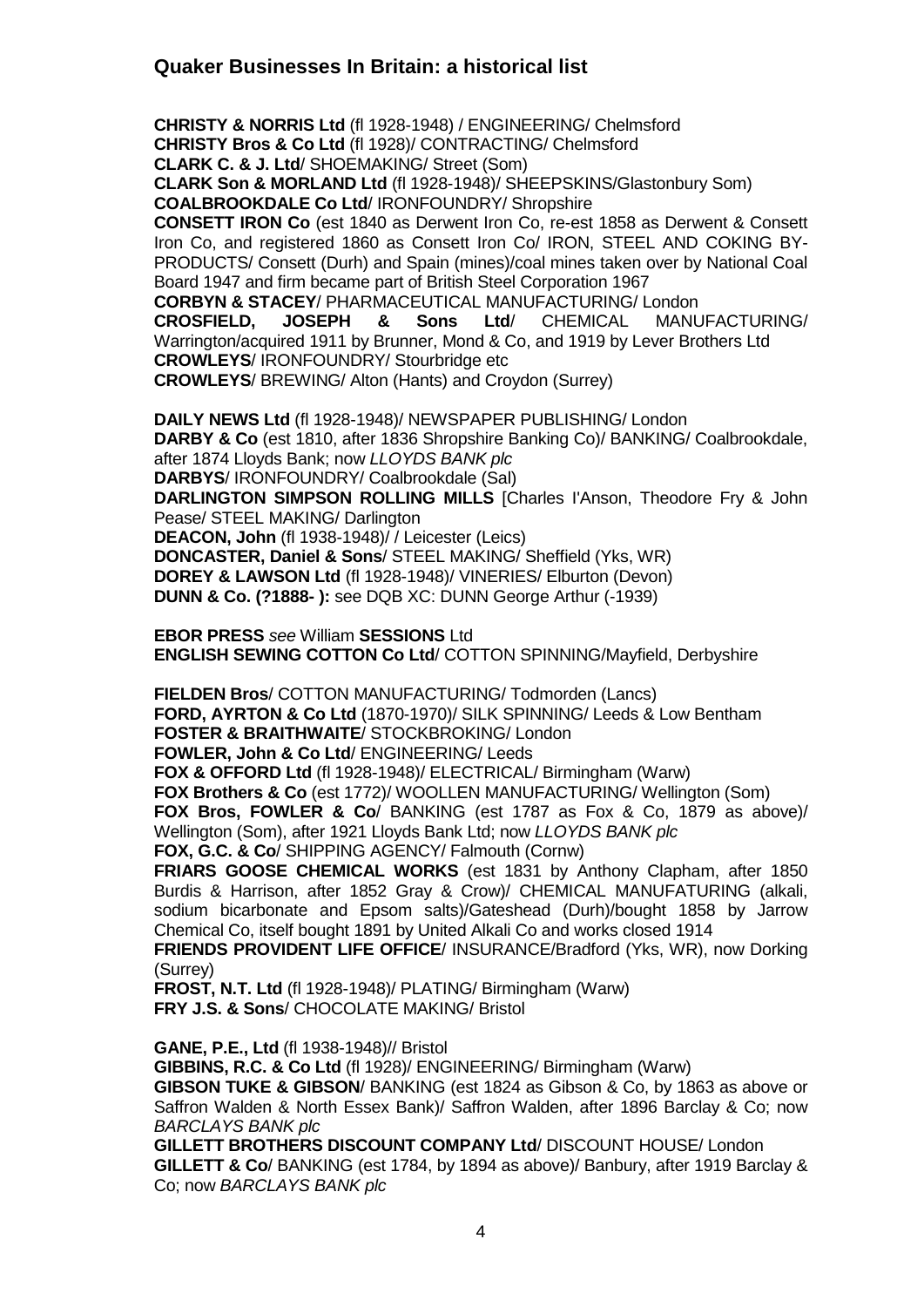**GLAXO WELLCOME**/ALLEN & HANBURYS/ PHARMACEUTICALS (est 1715 as Silvanus Bevan, after 1765 Timothy Bevan & sons, after 1797 Allen & Howard, after 1806 William Allen, after 1824 Allen, Hanburys & Barry, after 1856 Allen & Hanburys/City of London (1715), Stratford (London, 1805), Bethnal Green (London, 1874) and Ware (Herts, 1896); overseas branches from 1860/wholly owned subsidiary of Glaxo, 1958; of Glaxo Wellcome, 1995

**GODDARD, J. & Sons, Ltd** (fl 1948)/ CLEANING PRODUCTS / Leicester (Leics)

**GOODBODY, C.A. & W.** (fl 1928)/ CATERING/ Plymouth (Devon)

**GOODBODY, J.& L.F., Ltd** (fl 1938-1948)/ TEXTILES / Clara (Ireland)

**GOODCLIFFE, F., Ltd** (fl 1948)/ / Nottingham (Notts)

**GRACE, DARBYSHIRE & TODD** (fl 1938-1948)/ ACCOUNTANCY/ Bristol

**GRAY, DUNN & Co**/ BISCUIT MAKING/ Glasgow

**GREEN & CADBURY Ltd** (fl 1928-1938)/ BUTTONMAKING/ Birmingham (Warw) **GRIMSHAW & WILKINSON**/ ---/ Leeds

**GURNEYS, BIRKBECK, BARCLAY & BUXTON**/ BANKING (est 1790)/ Fakenham, after 1896 Barclay & Co; now *BARCLAYS BANK plc*

**GURNEYS, BIRKBECK, BARCLAY & BUXTON**/ BANKING (est 1774, aka Wisbech & Lincolnshire Bank)/ Wisbech; after 1896 Barclay & Co; now *BARCLAYS BANK plc*

**GURNEYS, BIRKBECK, BARCLAY, BUXTON & CRESSWELL**/ BANKING (est 1792)/ Kings Lynn; after 1896 Barclay & Co; now BARCLAYS BANK plc

**GURNEYS, BIRKBECK, BARCLAY, BUXTON & ORDE**/ BANKING (est 1781)/ Great Yarmouth (Norf); after 1896 Barclay & Co; now BARCLAYS BANK plc

**GURNEYS, BIRKBECK, BARCLAY, BUXTONS & ORDE**/ BANKING (est 1782 as Gurneys & Turner; by 1820 Turner, Brightwen & Lloyd; then as above)/Halesworth (Norf); after 1896 Barclay & Co; now *BARCLAYS BANK plc*

**GURNEYS, ROUND, GREEN & Co**/ BANKING (est 1787 as Crickitt & Co; by 1793 Crickitt & Round; by 1825 Round, Green & Co; by 1883 Round, Green & Hoare & Co; 1891 as above after takeover by Gurneys & Co (Norwich)/ Colchester (Essex), after 1896 Barclay & Co; now BARCLAYS BANK plc

**HANBURY LLOYDS & Co**/ BANKING (est 1771 as Hanbury, Taylor, Lloyd & Bowman; by 1784 Taylor, Lloyd & Bowman; by 1790 Taylor, Lloyd, Hanbury & Bowman; by 1815 Hanbury, Taylor & Lloyd, by 1857 as above)/ London; after 1864 Barnetts, Hoares, Hanbury & Lloyd; now *LLOYDS BANK plc*

**HARPERS CYCLE Co Ltd** (fl 1948)/ CYCLE MAKING/ Leicester (Leics) **HARRIS, Jonathan & Sons**/ THREAD SPINNING/ Cockermouth (Cumb) **HARRIS, L.G., & Co** (fl 1948)/ BRUSH MAKING?/ Bromsgrove **HARRIS & Sons Ltd** (fl 1928-1948)/ DECORATING/ Plymouth (Devon) **HARRISONS & CROSFIELD**/ TEA/ Liverpool; London **HAZELL, WATSON & VINEY Ltd (fl 1928)**/ PRINTING/Reading **HEADLEY Bros** (fl 1938- )/ PRINTING/ Ashford (Kent)

**HEADLEY, Henry T.** (fl 1948)/ GROCERY/ Ashford (Kent)

**HINGSTON & PRIDEAUX**/ BANKING/ Plymouth

**HODGKIN, BARNETT, PEASE, SPENCE & Co**/ BANKING (est 1859)/ Newcastle upon Tyne, after 1903 Lloyds Bank Ltd; now *LLOYDS BANK plc*

**HOLDING, C.L. & Sons** (fl 1938-1948)/ / Birmingham (Warw) **HOPETOWN FOUNDRY** [Alfred & William Kitching] later WHESSOE ENGINEERING/IRONWORKS/ Darlington (Durh)

**HORNIMAN, John**/ TEA/Bristol

**HORSEHAY Co Ltd** (fl 1928-1948)/ ENGINEERING/ Horsehay (1928); Wellington (Salop, 1938,1948)

**HOTHAM & WHITING Ltd** (fl 1948)/ LINEN DRAPERS/ Leeds (Yks, WR)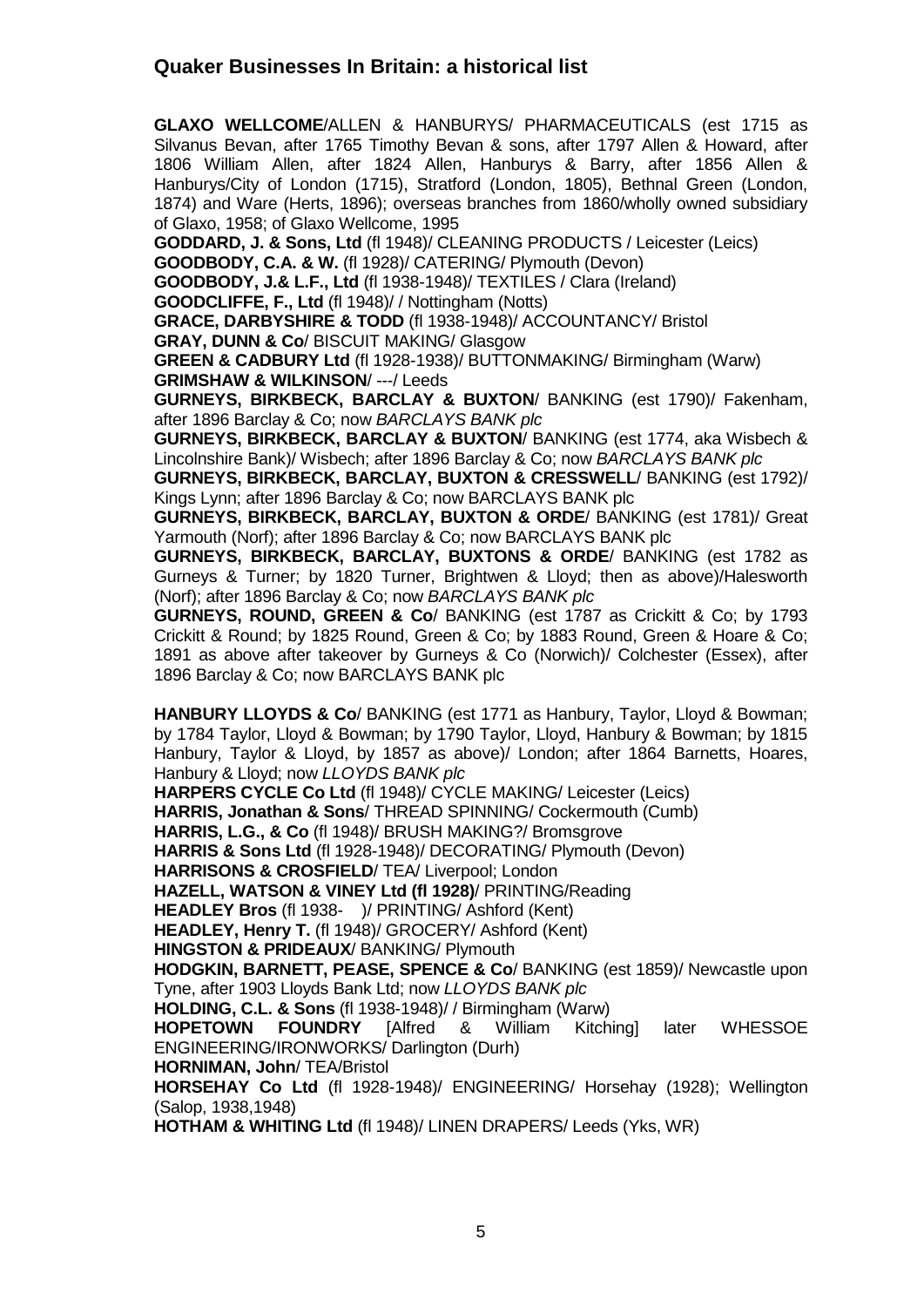**HOWARDS & SONS Ltd** (est 1797/8 as Allen & Howard, after 1807 Luke Howard & Co, after 1813 Howard, Jewell & Gibson, after 1831 Howard, Gibson & Co, then Howards & Kent, after 1856 Howards & Sons/ PHARMACEUTICALS (quinine, camphor, bismuth compounds)/Plaistow (London), Stratford (London, 1805), Ilford (London. compounds)/Plaistow (London), Stratford (London, 1805), Ilford (London, 1898/1923)/limited company 1903, acquired by Laporte Industries 1961 **HUDSON SCOTT & Sons Ltd**/ PRINTING/ Carlisle (Cumb) **HULL**/ BANKING/ Uxbridge (Mddx) **HUNTLEY BOORNE & STEVENS Ltd**/ TIN PRINTING/ Reading (Berks)

**HUNTLEY & PALMER** (est 1841)/ BISCUIT MAKING/ Reading (Berks)

**IMPERIAL BREWING & LEISURE Ltd**

**JACOB W.R. & Co** (fl 1928-1938)/ BISCUIT MAKING/ Dublin, Ireland **JOHNSON Bros** (fl 1948)/ HEALTHCARE SUPPLIES/ Dublin, Ireland **JONES & BARCLAY** (fl 1928)/ BRASSFOUNDRY/ Birmingham (Warw) **JOSCELYNE'S Ltd** (fl 1938)/ / Tunbridge Wells (Kent)

**KALAMAZOO Ltd** (fl 1948)/ STATIONERY/ Birmingham (Warw)

**LAMB Bros** (fl 1928-1948)/ MARMALADE/ Dublin, Ireland **LAWS STORES Ltd** (fl 1948)/ STORES/ Gateshead *LEVER BROTHERS Ltd see* Joseph CROSFIELD & Sons Ltd **LEWIS H.K. & Co**/ BOOKSELLING/ London **LILLEY, John & GILLIE Ltd** (fl 1948)/ NAUTICAL INSTRUMENTS/ North Shields **LITTLEBOY, GILLETT & Co** (fl 1948)/ / Birmingham **LLOYD F.H. & Co**/ STEELFOUNDRY/ Staffordshire **LLOYD G.B. & Co**/ *LLOYD & LLOYD see* STEWARTS & LLOYDS **LLOYD & WARD**/ STOCKBROKING/ London **LLOYDS BANK plc**/ BANKING (est 1765 as Taylor & Lloyd; by 1853 as Lloyds & Co or Birmingham (Warw) Old Bank; 1865 Lloyds Banking Co; 1884 Lloyds, Barnetts &

Bosanquets Bank; 1889 Lloyds Bank Ltd)/ London & Birmingham (Warw) see also: BARNETTS, MOORE, HANBURY & LLOYD;

FOX Bros, FOWLER & Co; HANBURY, LLOYDS & Co; HODGKIN, BARNETT, PEASE, SPENCE & Co TAYLOR & LLOYD.

**LLOYDS, FOSTERS & Co**/ IRONFOUNDRY COALOWNING/ Wednesbury (Staffs) **LONDON LEAD COMPANY**/ LEAD MINING/ 1692-1905: Northern England, Derbys., Wales &c.

**LUCAS**/ BREWING/ Hitchin (Herts) **LUNE LAUNDRY** (fl 1938-1948)/ LAUNDRY/ Liverpool

**McMICHAEL, D.** (fl 1938)/ / Birmingham (Warw) **MACPHERSON, Geoffrey E., Ltd** (fl 1948)/SEWING MACHINERY/ Nottingham (Notts) **MARRIAGE, W. & H., & Sons** (fl 1948)/ MILLERS / Chelmsford (Essex) **MASTERMAN, PETERS, MILDRED, MASTERMAN & Co**/ BANKING **MILDRED, MASTERMAN & WALKER**/ BANKING **MONTSERRAT Co Ltd** (fl 1869-1956)/ Birmingham (Warw) **MORLAND & IMPEY Ltd** (fl 1928-1938)/ STATIONERY/ Birmingham

#### **NATIONAL BOILER**

**NATIONAL PROVIDENT INSTITUTION** (1835- )/ INSURANCE AND FRIENDLY SOCIETY/ London; and Tunbridge Wells, Cardiff [said to have been founded by William Hargrave and Joseph Marsh, Quakers, 30 xi 1835]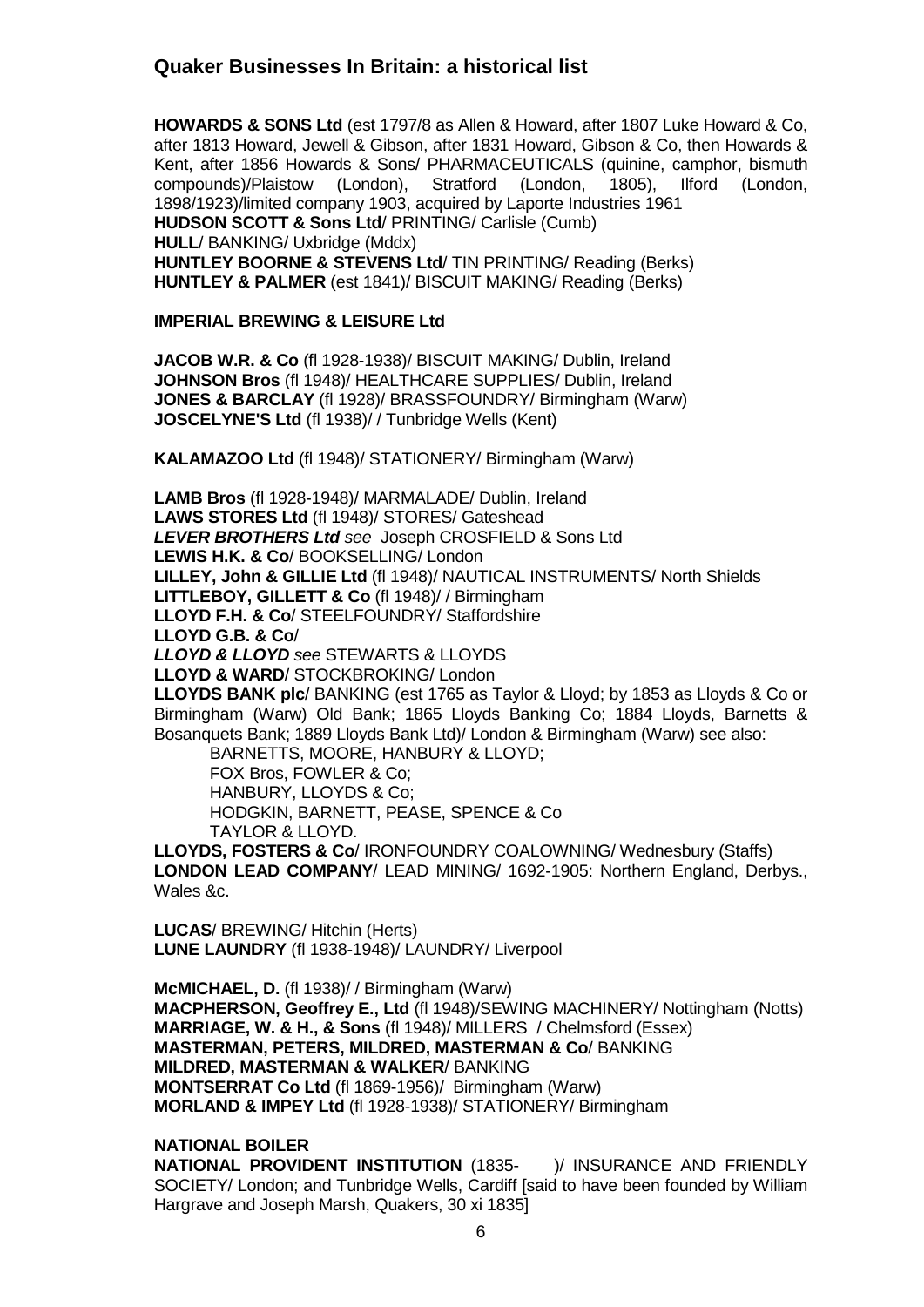**NEATH ABBEY IRON Co**/ IRONFOUNDRY/ Neath (Glam) **NEWS CHRONICLE Ltd** (fl 1938)/ NEWSPAPER PUBLISHING/ London **NICHOLLS, W.T., Ltd** (fl 1938-1948)/ / Gloucester **NORTH EASTERN RAILWAY WORKS (fl 1918) /**RAIL**/** Gateshead

**OVEREND, GURNEY & Co**/ BANKING (est 1802, failed 1867)/ London

**PAYNE, H.H., Ltd** (fl 1938)/ / Birmingham (Warw) **PEAK FREAN & Co Ltd**/ BISCUIT MANUFACTURING [controlling Suchard Chocolate, but itself controlled by Carr & Co. (1939)]/ London **PEASE, Henry & Co**/ WOOLLEN MANUFACTURING/ Darlington (Durh) **PEASE, Joseph & Co**/ COAL MINING/ Deerness Valley **PEASE, J. & J.W.**/ BANKING (est 1820 as Pease & Co, by c1870 as above, failed 1902)/ Darlington, after 1902 Barclay & Co; now *BARCLAYS BANK plc* **PEASE & Partners POLLARD, COOPER & THOROWGOOD** (fl 1948)/ London **PRIESTMAN Bros Ltd** (fl 1928-1948)/ IRONFOUNDRY/ Hull (Yorks, ER) **PRICE WATERHOUSE**/ ACCOUNTANCY/ **PUMPHREY, W. & M., Ltd** (fl 1938-1948)/ Thornaby-on-Tees

**RANSOM, William & Son** (est 1845)/ PHARMACEUTICALS/ Hitchin (Herts) **RANSOMES, SIMS & JEFFERIES Ltd**/ ENGINEERING/ Ipswich (Suff) *RECKITT & COLMAN see* RECKITT & Sons Ltd

**RECKITT & Sons Ltd** (est 1840 by Isaac Reckitt; after 1852 Isaac Reckitt & Sons; after 1879 Reckitt & Sons)/ STARCH MANUFACTURING/ Kingston-upon-Hull (Yorks, ER)/ amalgamated 1938 with J & J Colman to form Reckitt & Colman Ltd

**REYNOLDS, A., Ltd** (fl 1928)/ DRAPERY/ Bridport (Dorset)

**RICHARDSON, Edward & James** (fl 1928)/ LEATHER MANUFACTURING/ Newcastle-on-Tyne

**RIPPIN & BAKER** (fl 1928)/ PUBLISHING/ Desford

**RIPPIN BOOKS Ltd** (fl 1938-1948)/ / Leicester (Leics)

**ROBINSON, J. & H.** (fl 1928-1938)/ BREEDING/ Newick

**ROWNTREE, Alfred & Son** (fl 1928)/ CHEESE/ Middleham (Yks, NR)

**ROWNTREE, W., & Sons Ltd** (fl 1928-1938)/ GROCERY/ Scarborough (Yorks)

**ROWNTREE-MACKINTOSH**/ CHOCOLATE MANUFACTURING/ York/now controlled by Nestlé

**SCOTT BADER COMMONWEALTH**/ CHEMICAL MANUFACTURING/ Wellingborough **SESSIONS**/ BREWING/ Charlbury (Oxon)

**SESSIONS William Ltd;** also Ebor Press, publishers/ PRINTING/York

**SHARPLES, TUKE, LUCAS & SEEBOHM**/ BANKING (est 1820 as Sharples & Exton; by 1836 Sharples, Exton & Lucas; by 1855 Sharples, Tuke, Lucas & Lucas, by 1859 as above)/ Hitchin (Herts), after 1896 Barclays & Co; now BARCLAYS BANK plc **SHEPPARDS & CHASE**/ STOCKBROKING/ London

#### **SHILDON & WEARDALE WATER Co**/

**SHROPSHIRE BANKING Co.** (formed 1836 from Reynolds, Charlton & Co, Wellington; Darby & Co, Coalbrookdale; and Biddle, Mountford, Piddock & Cope, Shifnal) after 1874 Lloyds Bank; now LLOYDS BANK plc

**SIMPSON & GODLEE** (fl 1928)/ CALICO PRINTING/ Alderley Edge (Cheshire) **SIMPSONS**/ BREWING/ Mayfield Ashbourne (Derbys)

**SMITH WRIGHT & GRAY**/ BANKING/

**SMITH & PEARSON (Belfast, Ireland) Ltd** (fl 1948)/ STEEL WORKS / Dublin, Belfast, Ireland

**SPEIRS & GLEDSDALE Ltd** (fl 1948)/ STATIONERY / Liverpool **SPENCE, BRYSON & Co, Ltd** (fl 1928-1938)/ HANDKERCHIEFS/ Belfast, Ireland **STAFFORD ALLEN & Sons Ltd**/ DRUG GRINDING/ London